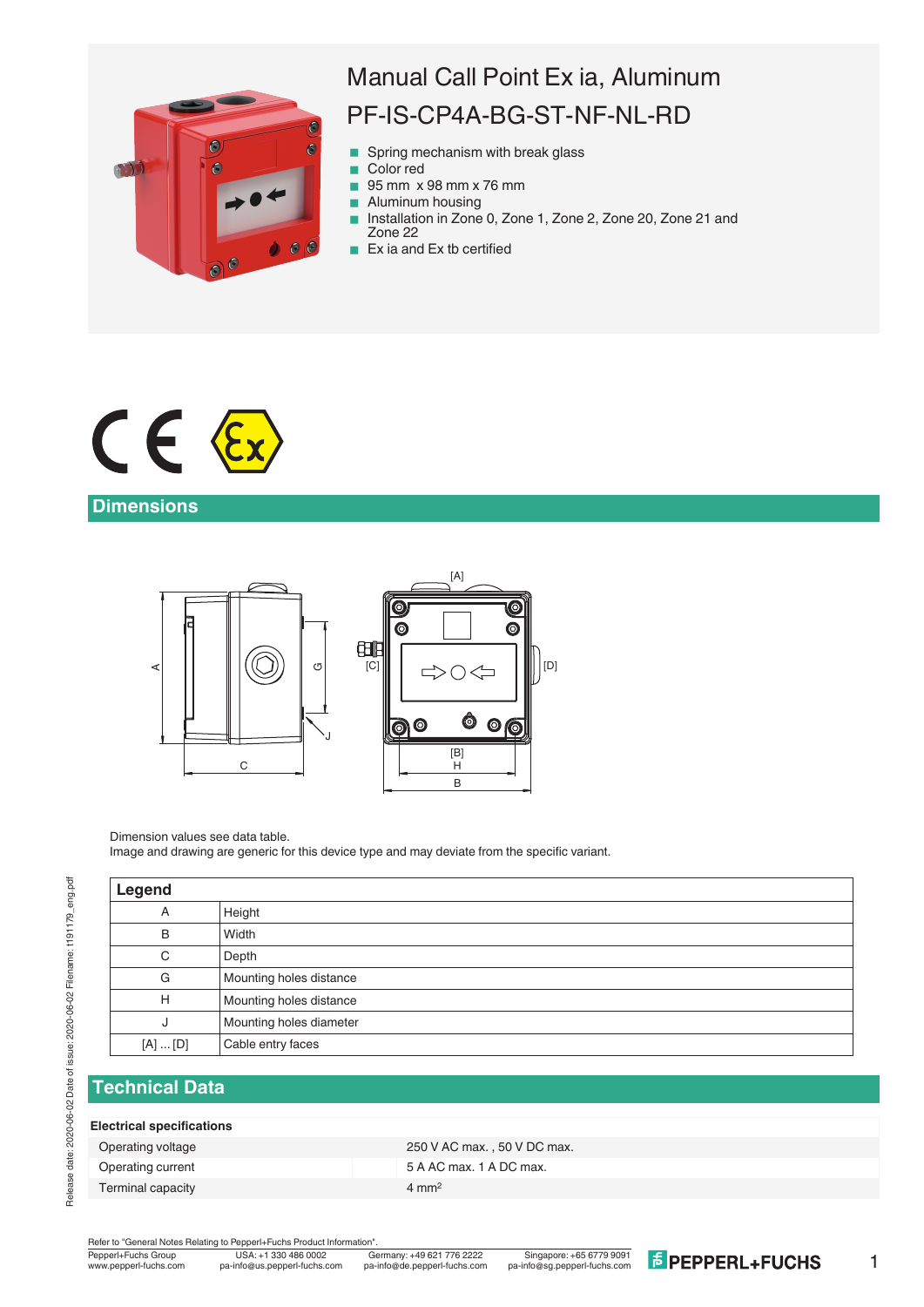## Manual Call Point Ex ia, Aluminum **PF-IS-CP4A-BG-ST-NF-NL-RD**

**Technical Data**

| Line monitoring                                         | none                                                                                 |  |  |
|---------------------------------------------------------|--------------------------------------------------------------------------------------|--|--|
| Function                                                | spring mechanism, with glass protection                                              |  |  |
| <b>Mechanical specifications</b>                        |                                                                                      |  |  |
| Cover fixing                                            | M6 stainless steel socket cap head screws                                            |  |  |
| Degree of protection                                    | IP66                                                                                 |  |  |
| Cable entry                                             | thru-holes direct through body                                                       |  |  |
| Cable entry face A                                      |                                                                                      |  |  |
| M20 quantity                                            | 2                                                                                    |  |  |
| M <sub>20</sub> series                                  | Stopping Plugs, Plastic                                                              |  |  |
| M <sub>20</sub> info                                    | face A/B alternatively by rotating the lower enclosure section                       |  |  |
| Cable entry face B                                      |                                                                                      |  |  |
| M20 quantity                                            | $\overline{2}$                                                                       |  |  |
| M <sub>20</sub> series                                  | Stopping Plugs, Plastic                                                              |  |  |
| M <sub>20</sub> info                                    | face A/B alternatively by rotating the lower enclosure section                       |  |  |
| Cable entry face C                                      |                                                                                      |  |  |
| M20 quantity                                            | $\mathbf{1}$                                                                         |  |  |
| M <sub>20</sub> series                                  | Stopping Plugs, Plastic                                                              |  |  |
| M <sub>20</sub> info                                    | face C/D alternatively by rotating the lower enclosure section                       |  |  |
| Cable entry face D                                      |                                                                                      |  |  |
| M20 quantity                                            | $\mathbf{1}$                                                                         |  |  |
| M <sub>20</sub> series                                  | Stopping Plugs, Plastic                                                              |  |  |
| M <sub>20</sub> info                                    | face C/D alternatively by rotating the lower enclosure section                       |  |  |
| Terminal assembly                                       |                                                                                      |  |  |
| Terminal capacity                                       | $4 \text{ mm}^2$                                                                     |  |  |
| Number of terminals per rail                            | 6                                                                                    |  |  |
| Material                                                |                                                                                      |  |  |
| Enclosure                                               | Aluminum                                                                             |  |  |
| Glass                                                   | $1.6 \text{ mm}$                                                                     |  |  |
| Finish                                                  | painted red                                                                          |  |  |
| Seal                                                    | Rubber gasket                                                                        |  |  |
| Mass                                                    | 0.8 <sub>kg</sub>                                                                    |  |  |
| <b>Dimensions</b>                                       |                                                                                      |  |  |
| Height (A)                                              | 98 mm                                                                                |  |  |
| Width (B)                                               | 95 mm                                                                                |  |  |
| Depth (C)                                               | 76 mm                                                                                |  |  |
| Mounting holes distance (G)                             | 58.3 mm                                                                              |  |  |
| Mounting holes distance (H)                             | 78.4 mm                                                                              |  |  |
| Mounting holes diameter (J)                             | 5 mm                                                                                 |  |  |
| Grounding                                               | internal screw joint M4<br>external grounding bolt M5                                |  |  |
| <b>Ambient conditions</b>                               |                                                                                      |  |  |
| Ambient temperature                                     | $-4055$ °C ( $-40131$ °F)                                                            |  |  |
| Data for application in connection with hazardous areas |                                                                                      |  |  |
| EU-type examination certificate                         | SIRA 09 ATEX 2287X                                                                   |  |  |
| Marking                                                 | $\textcircled{\tiny{\textcircled{\tiny{W}}}}$ II 1 G Ex ia IIC T* Ga, T6 @ Ta +55 °C |  |  |
| <b>International approvals</b>                          |                                                                                      |  |  |
| <b>IECEx approval</b>                                   | <b>IECEx SIR 09.0122X</b>                                                            |  |  |
| GOST-R approval                                         | POCC GB.JB05.B03365                                                                  |  |  |
| Conformity                                              |                                                                                      |  |  |
| Degree of protection                                    | EN 60529                                                                             |  |  |
| <b>General information</b>                              |                                                                                      |  |  |

Release date: 2020-06-02 Date of issue: 2020-06-02 Filename: t191179\_eng.pdf Release date: 2020-06-02 Date of issue: 2020-06-02 Filename: t191179\_eng.pdf

Refer to "General Notes Relating to Pepperl+Fuchs Product Information".